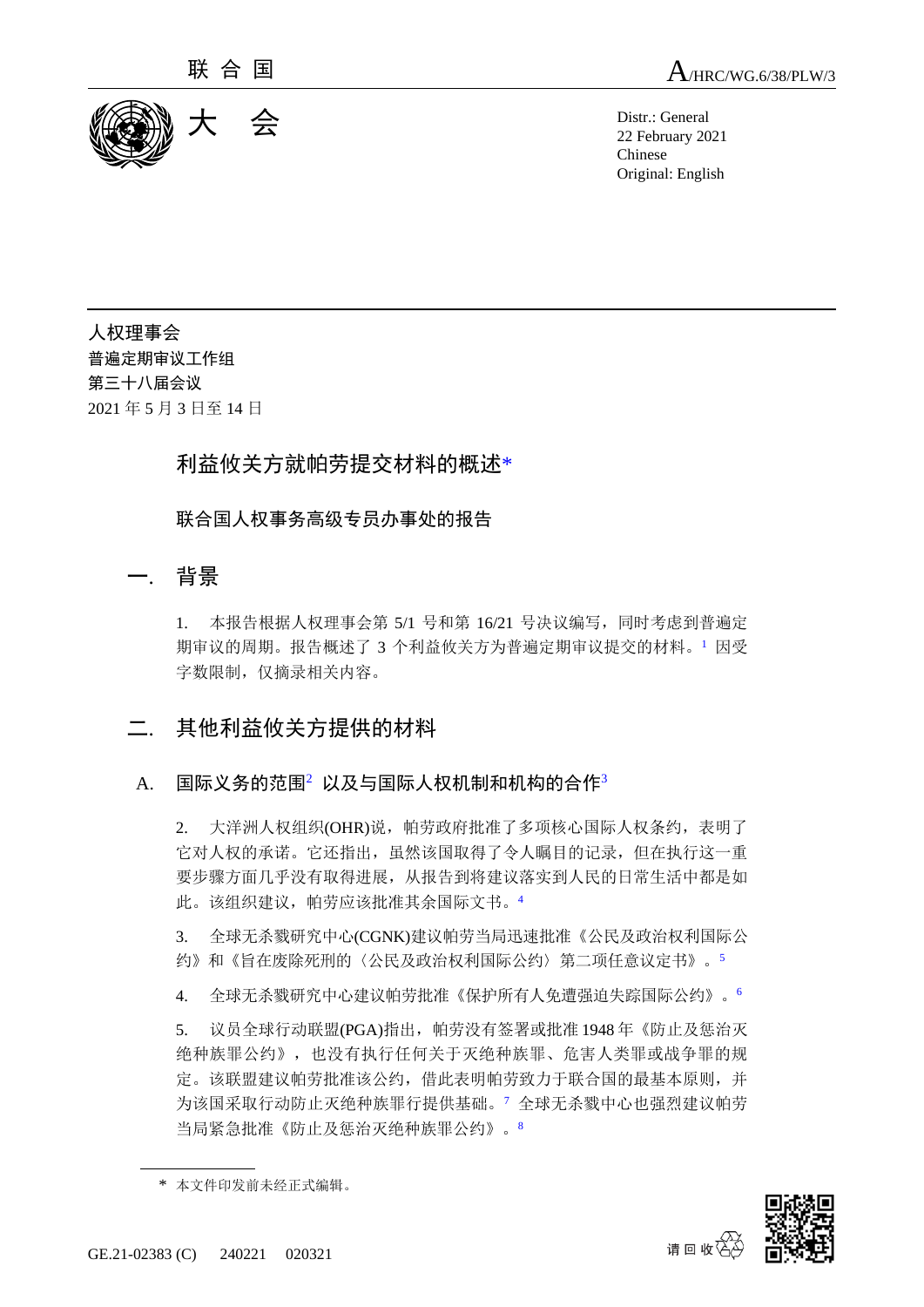6. 议员全球行动联盟指出,帕劳既没有签署也没有加入《国际刑事法院罗马规 约》,也没有批准《国际刑事法院特权和豁免协定》。该联盟补充说帕劳于 2002 年 9 月 3 日与美利坚合众国签署了一项双边不移交协定,它指出帕劳是美国 坚定的军事盟友,这可能会阻碍该国在加入《罗马规约》上取得更多进展。该联 盟建议帕劳加入并执行《罗马规约》,这一步骤不仅将使国内立法具备处理严重 侵犯人权行为的工具,而且还将有助于表达对大规模暴行犯罪受害者的声援。此 外,它还将发出强有力的外交政策声明,肯定帕劳承诺尊重人权和国际正义。此 外,该联盟建议批准《国际刑事法院特权和豁免协定》。9

7. 议员全球行动联盟建议帕劳批准《战争罪及危害人类罪不适用法定时效公 约》。<sup>10</sup>

8. 大洋洲人权组织建议帕劳向联合国人权理事会所有特别程序发出开放式邀 请。

9. 大洋洲人权组织建议帕劳立即召集和协调该地区的非政府组织和大学召开一 次全国会议,提供帮助各国政府履行国际人权法责任所需的技能和战略。它敦促 帕劳在批准其余国际文书的过程中寻求该区域专家的协助,帮助认可国家今后对 公民承担的责任。<sup>11</sup>

#### $B.$  国家人权框架 $12$

10. 大洋洲人权组织指出,尽管帕劳已采取建立国家人权机构的初步步骤,但该 项目尚未最后完成。该组织说,在这方面开展国际合作并获得国际支持对于解决 和确保人民的基本人权至关重要。例如,政府如要实现设立国家人权机构的意 愿,则需要专门的资源,帕劳还将寻求合作伙伴的援助。由于人力资源和专门知 识的能力有限,帕劳仍在寻求外部技术和资金援助,这一点是可以理解。帕劳致 力于履行其人权义务,也因此寻求人权理事会成员的协助,人权理事会在提出进 一步建议时应考虑到这些特殊情况。大洋洲人权组织鼓励帕劳完成这一项目,并 建议帕劳政府在民间社会的充分参与下设立一个符合《巴黎原则》的国家人权机 构。<sup>13</sup>

11. 大洋洲人权组织指出,人权教育是确保文化得到持续尊重的重要手段。它指 出,帕劳必须组织和协调一个超越教科书的创造性课程,实现以文化为基础的大 众教育。它呼吁帕劳使用超越传统教育的戏剧和其他技艺。该组织询问帕劳是否 会制定一项人权教育国家行动计划。它建议帕劳与区域和国际非政府组织合作, 开展人权教育培训,并将其批准的各种国际文书翻译成本国公民的土著语言。<sup>14</sup>

12. 全球无杀戮研究中心建议太平洋区域所有国家尽快建立一个区域人权法律机 制。15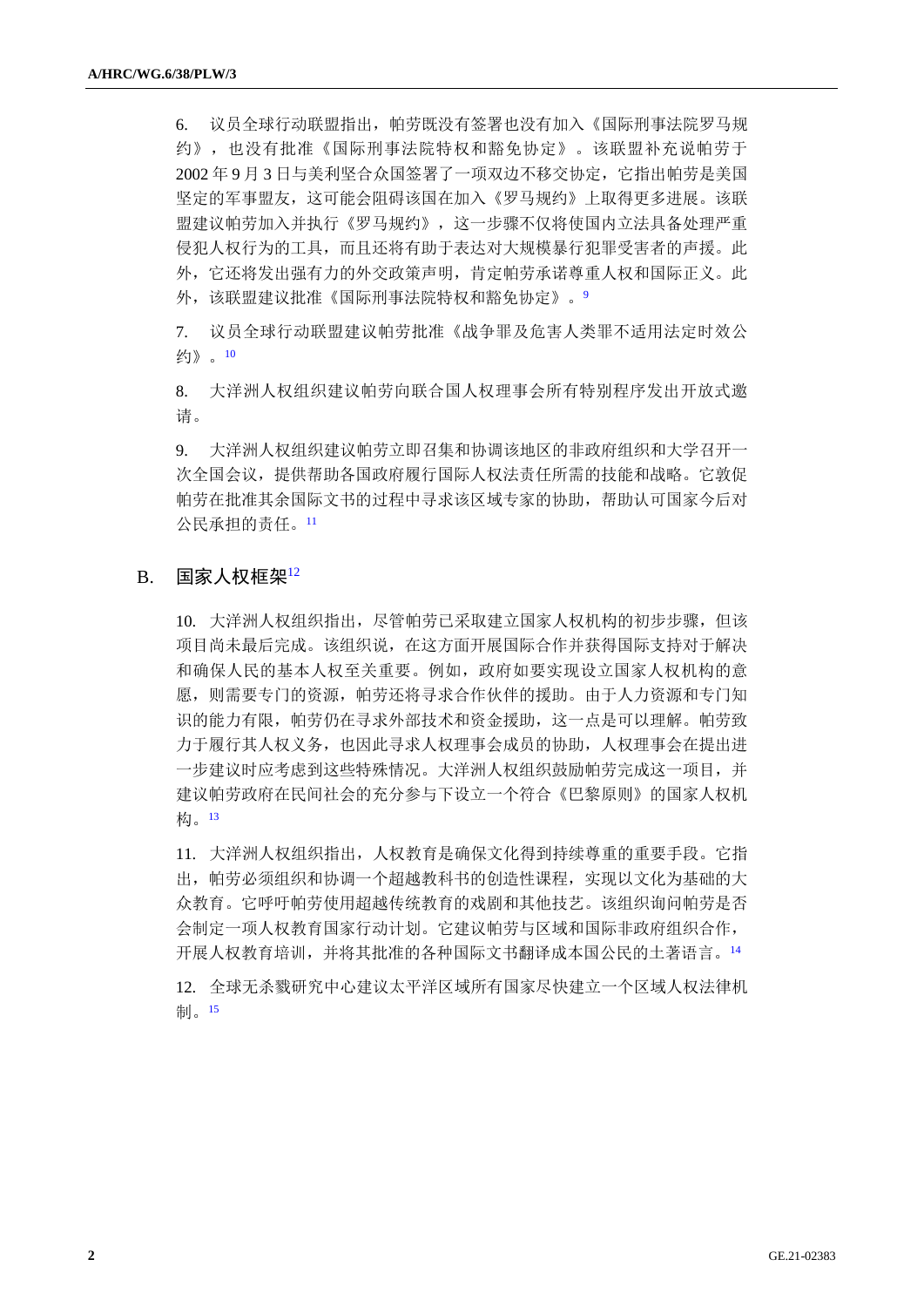### C. 参照适用的国际人道法履行国际人权义务的情况

#### 1. 贯穿各领域的问题

#### 发展、环境及工商业与人权<sup>16</sup>

13. 大洋洲人权组织指出,帕劳面临的一个最突出挑战是气候变化,气候变化影 响人民的生计以及他们享有食物、水和财产的机会。该组织鼓励帕劳继续与利益 攸关方、区域及国际组织和机构以及发展伙伴建立关系,应对气候变化。<sup>17</sup>

14. 大洋洲人权组织指出,气候变化对帕劳的直接影响预计将包括海平面上升、 极端天气事件增多、季节性降雨变化、气温状况变化以及海洋酸化加剧。这些直 接影响将对自然和人类系统(包括人类健康)以及帕劳的经济产生间接和累积的影 响。在这方面,气候变化导致的大气温度上升和海水泛滥可能会给帕劳人口带来 重大的负面后果,这可能威胁到淡水供应。该组织指出,帕劳制定了《气候与抗 灾低排放发展气候变化政策和行动计划》,这项政策旨在适应气候变化的影响, 为灾害做好准备和应对,并为全球减少温室气体排放的努力做出贡献。这项政策 的愿景是"在一个不断变化的世界中建设幸福、健康、可持续和有韧性的帕劳社  $\overline{X}$ " (A Belau a kldmokl, mesisiich, moduades, e klekar)。2015 年, 帕劳在完善能源 部门管理体制安排方面迈出了一大步。该组织指出,在执行前两轮审议中提出的 一项建议时,帕劳签署了《能源法案》使之成为法律,以便建立一个充分的体制 框架,确定《2010 年国家能源政策》中概述的有效能源管理所需的职能和权 力。它还高兴地看到,帕劳为了实现《联合国气候变化框架公约》(《气候公 约》)的目标于 2015 年提交了预期国家自主贡献,并于 2020 年生效。大洋洲人权 组织建议,除已经做出的努力外,帕劳应采取更多应对气候变化的措施。18

15. 大洋洲人权组织指出,帕劳是世界上人均二氧化碳排放量最高的国家之一。 它感到关切的是,帕劳的能源经济几乎完全依赖化石燃料,每年供应约 1,450 万 加仑柴油和 1.580 万加仑汽油。帕劳几乎所有的柴油消费都用于发电,其余的用 于交通运输。用于运输的柴油大部分供渔船和国有渡轮使用,少部分用于公路运 输。该组织建议帕劳政府扩大可再生能源的生产和使用并实行能源多样化,减少 二氧化碳排放,降低该国对进口燃料的依赖程度,改善易受价格变动影响的现有 电力供应的安全性。19 大洋洲人权组织建议帕劳政府修订税收及相关政策, 鼓 励进口和销售能效最高的家用电器、车辆和船只;并制定用于住宅、工商企业和 政府办公场所等新建建筑和建筑翻新的能效标准。<sup>20</sup>

16. 大洋洲人权组织指出,环境对帕劳的未来至关重要。国家必须用保障每个社 区的土地权的法律和计划,重申与土地的精神联系。它敦促帕劳把重点放在《气 候公约》等国际文书上,特别是《巴黎协定》中的国家自主贡献进程。该组织询 问帕劳能否解释该国为促进和保护与陆地和海洋的独特关系采取了哪些行动。它 还询问帕劳是否会把重点放在正在提出的新想法和新工具上,以追究企业对污染 和破坏环境的责任。大洋洲人权组织建议帕劳与公民密切合作,再次承诺保护环 境。它还呼吁帕劳在有关气候变化的国际谈判中发挥主导作用。此外,帕劳是否 将体现所有公民共同参与、将他们纳入其中的人权框架的精神,主办《巴黎协 定》国家自主贡献活动和可持续发展目标自愿国别评估的活动。21